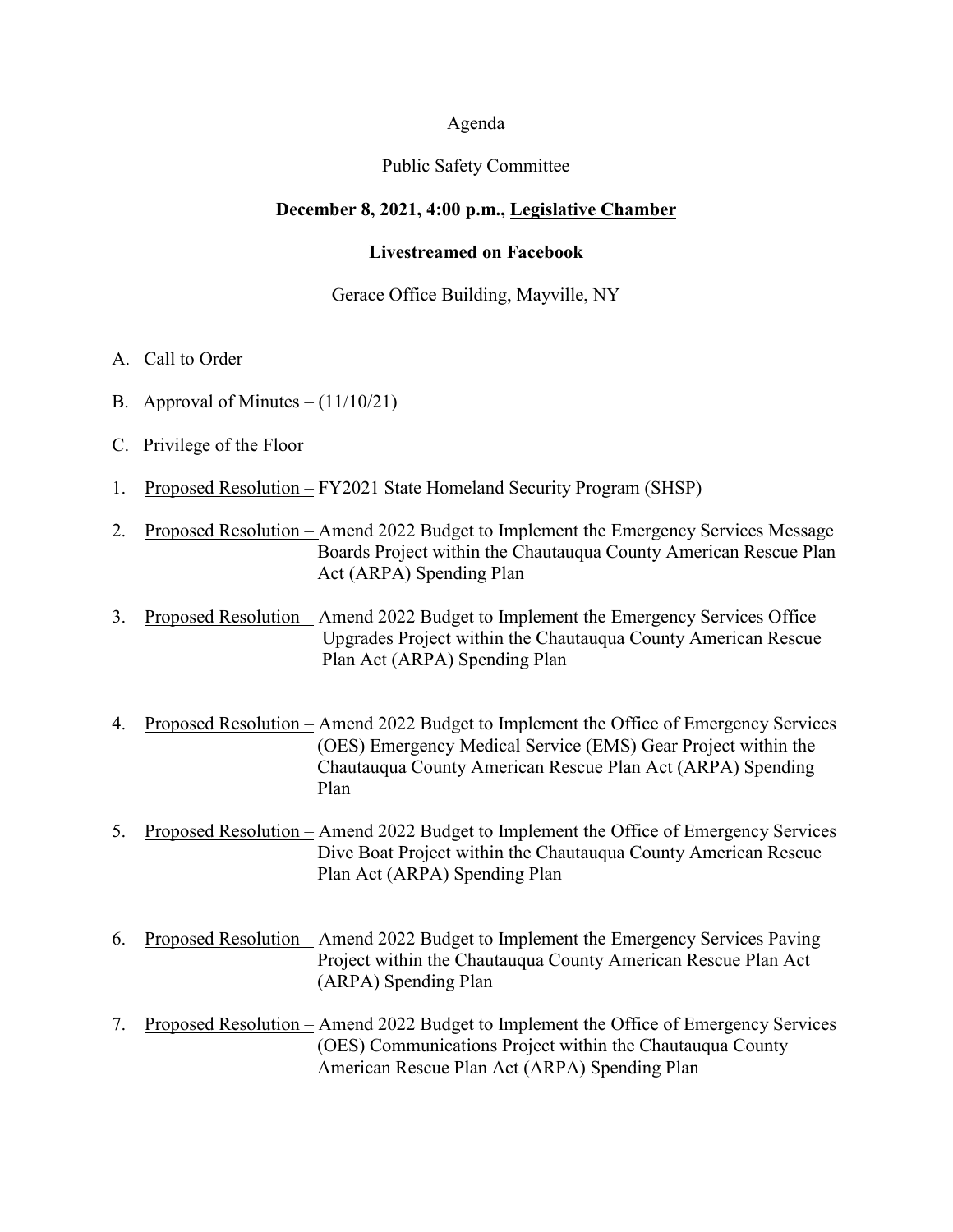- 8. Proposed Resolution Authorize Acceptance of 2022 Crimes Against Revenue Program ("CARP") Funds
- 9. Proposed Resolution Amend 2022 Budget to Implement the District Attorney Office Expansion Project in the Chautauqua County American Rescue Plan Act (ARPA) Spending Plan
- 10. Local Law Intro 4-21 Amending Local Law 7-90 Providing for a Management Salary Plan for county officers and employers (Re: Undersheriff, Captain, Warden and Corrections Lieutenant)
- 11. Other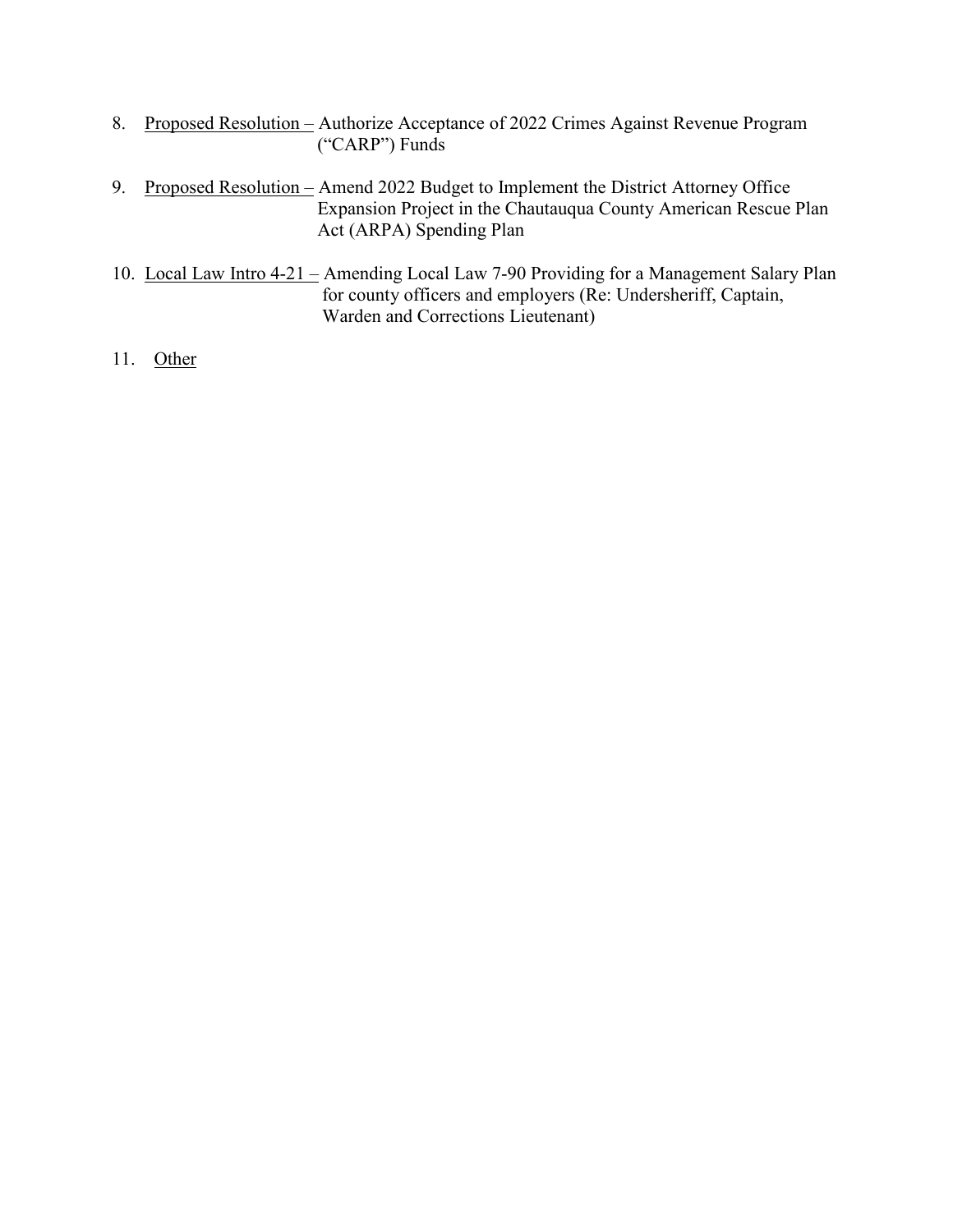# **CHAUTAUQUA COUNTY RESOLUTION NO.\_\_\_\_\_\_\_\_\_\_\_\_\_**

**TITLE:** FY2021 State Homeland Security Program (SHSP)

**BY:** Public Safety and Audit & Control Committees:

**AT THE REQUEST OF:** County Executive Paul M. Wendel, Jr.:

WHEREAS, the Office of Emergency Services was awarded funds from the New York State Division of Homeland Security and Emergency Services in the total amount of \$170,713.00; and

WHEREAS, the grant period runs from September 1, 2021 through August 31, 2024, or as may be amended; and

WHEREAS, the expenses and revenues for the grant agreement are within the financial parameters of the proposed 2022 County Budget; now therefore be it

RESOLVED, That the County Executive is hereby authorized to sign and execute all necessary agreements to accept the award and subsequent changes to work plans.

**\_\_\_\_\_\_\_\_\_\_\_\_\_APPROVED \_\_\_\_\_\_\_\_\_\_\_\_\_VETOES (VETO MESSAGE ATTACHED)**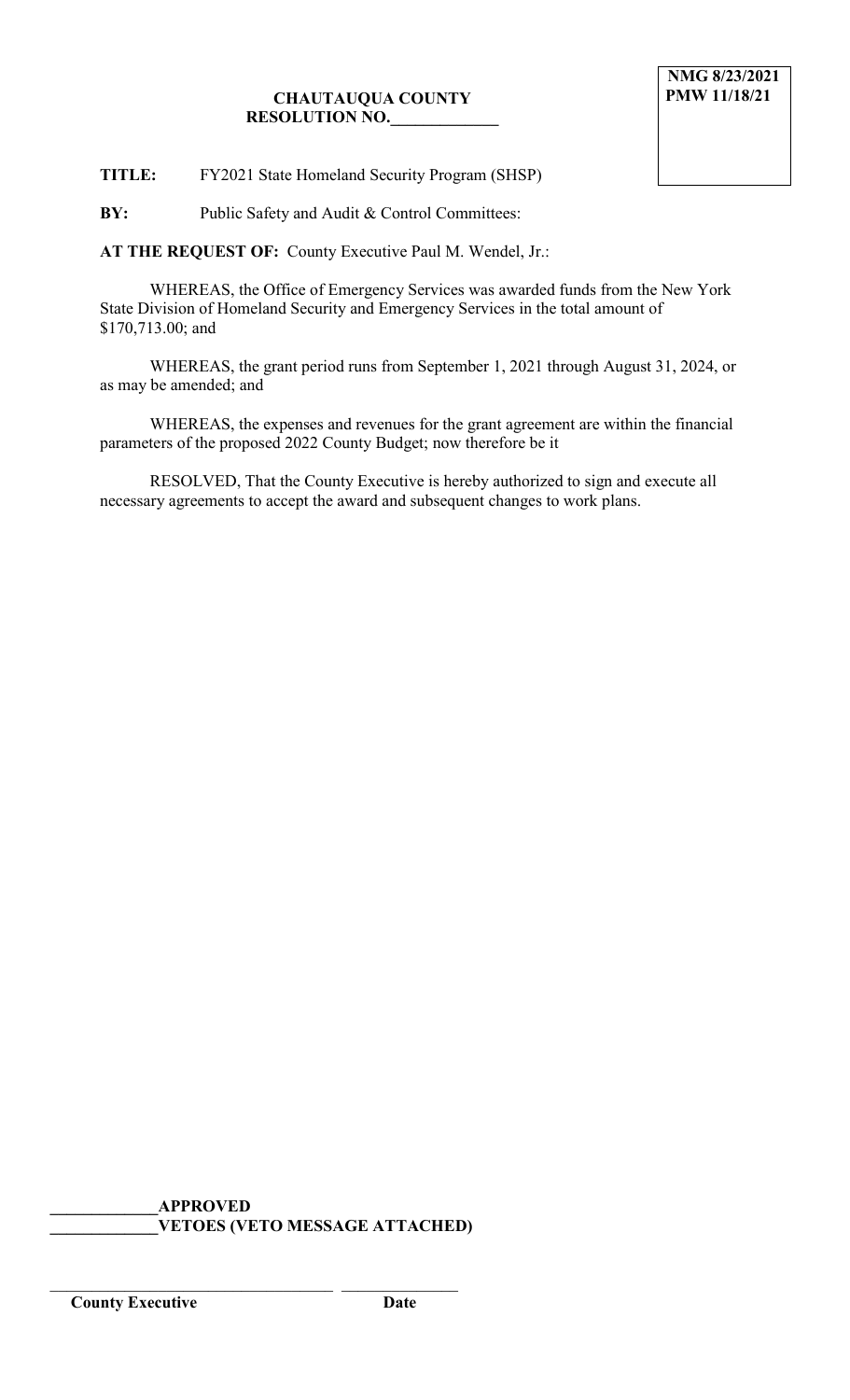## **CHAUTAUQUA COUNTY RESOLUTION NO. \_\_\_\_\_\_\_\_\_**

**TITLE:** Amend 2022 Budget to Implement the Emergency Services Message Boards Project within the Chautauqua County American Rescue Plan Act (ARPA) Spending Plan

**BY:** Public Safety and Audit & Control:

**AT THE REQUEST OF:** County Executive Paul M. Wendel, Jr.:

WHEREAS, President Biden signed into law the American Rescue Plan Act (ARPA) on March 11, 2021, and this legislation contains a wide array of stimulus and recovery funding designed to ensure the nation's swift economic and public health recovery from COVID-19; and

WHEREAS, Chautauqua County received an award of \$24,600,000 in ARPA funding, of which \$18,219,169 is available for general county spending based on the Treasury Department's revenue loss formula and other guidance, and the remaining \$6,380,831 in funding can only be spent on designated ARPA categories including premium pay; water, sewer, and broadband projects; and responding to the COVID-19 pandemic and its associated economic impacts; and

WHEREAS, an ARPA working group consisting of the County Executive, several legislators, and several department heads worked for many months to create an ARPA Spending Plan (Plan) consisting of priority projects to address the key strategic categories as defined by the Department of Treasury, to be sustainable, and to have a County-wide impact; and

WHEREAS, the Plan, consisting of the priority projects, was thoroughly reviewed by the ARPA working group, the County Executive, and the County Legislature and was adopted pursuant to Resolution No. 202-21; and

WHEREAS, the Emergency Services Message Boards project, identified as one of the priority projects recommended in Resolution 202-21, is ready to proceed and budget amendments are necessary to authorize spending for the project(s); therefore be it

RESOLVED, That the Director of Finance is hereby authorized and directed to make the following changes to the 2022 Adopted Budget in order to implement the OES Message Boards project(s):

| INCREASE APPROPRIATION ACCOUNTS:      |                               |          |  |  |
|---------------------------------------|-------------------------------|----------|--|--|
| $A.3010$ 2                            | Equipment—Emergency Services  | \$30,000 |  |  |
|                                       |                               |          |  |  |
|                                       |                               |          |  |  |
| ESTABLISH & INCREASE REVENUE ACCOUNT: |                               |          |  |  |
| A.3010.----.R408.9ARP                 | Federal Aid—Oth Fed Aid: ARPA | \$30,000 |  |  |
|                                       |                               |          |  |  |

**\_\_\_\_\_\_\_\_\_\_\_\_\_APPROVED \_\_\_\_\_\_\_\_\_\_\_\_\_VETOES (VETO MESSAGE ATTACHED)**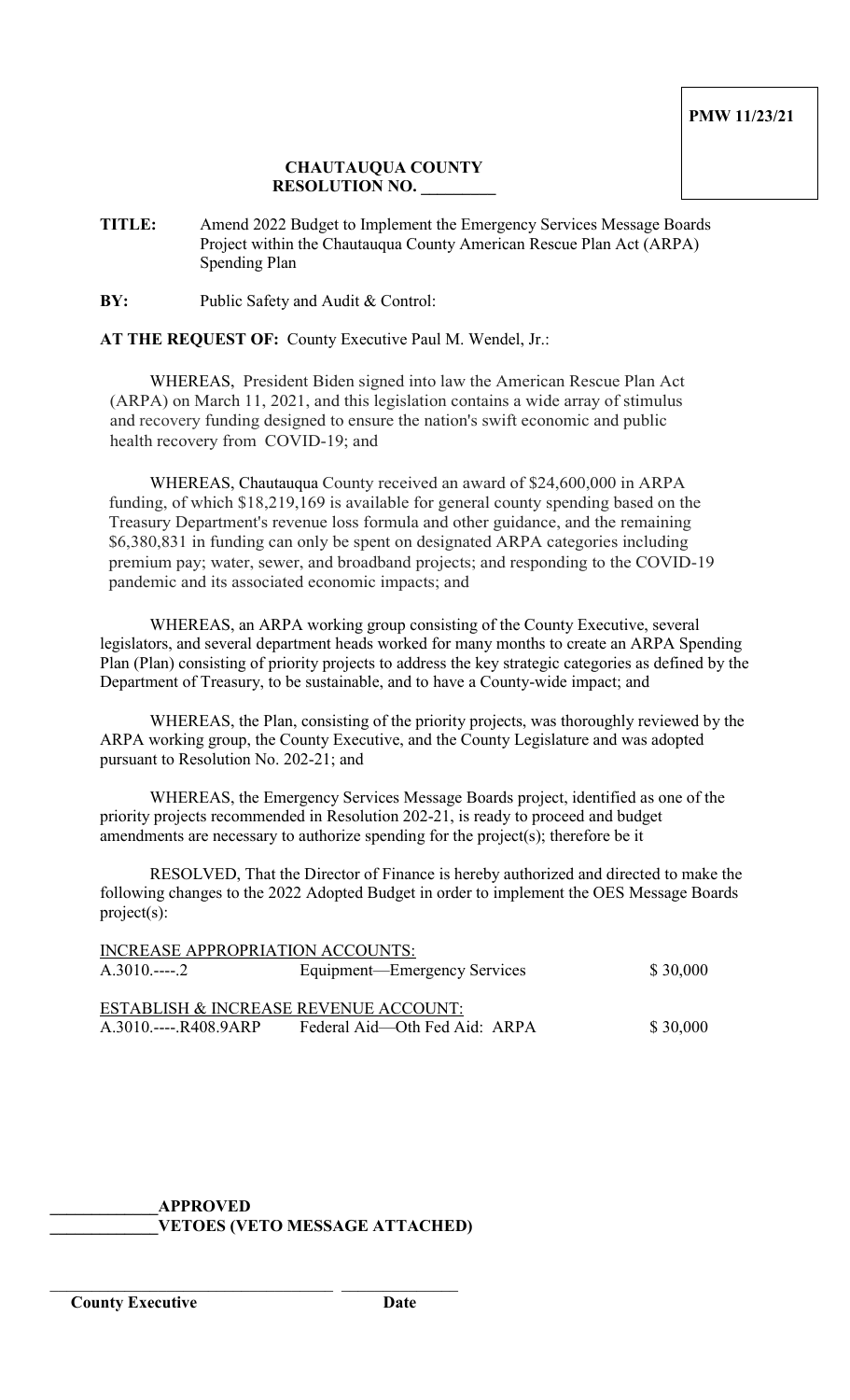## **CHAUTAUQUA COUNTY RESOLUTION NO. \_\_\_\_\_\_\_\_**

**TITLE:** Amend 2022 Budget to Implement the Emergency Services Office Upgrades Project within the Chautauqua County American Rescue Plan Act (ARPA) Spending Plan

**BY:** Public Safety and Audit & Control:

## **AT THE REQUEST OF:** County Executive Paul M. Wendel, Jr.:

WHEREAS, President Biden signed into law the American Rescue Plan Act (ARPA) on March 11, 2021, and this legislation contains a wide array of stimulus and recovery funding designed to ensure the nation's swift economic and public health recovery from COVID-19; and

WHEREAS, Chautauqua County received an award of \$24,600,000 in ARPA funding, of which \$18,219,169 is available for general county spending based on the Treasury Department's revenue loss formula and other guidance, and the remaining \$6,380,831 in funding can only be spent on designated ARPA categories including premium pay; water, sewer, and broadband projects; and responding to the COVID-19 pandemic and its associated economic impacts; and

WHEREAS, an ARPA working group consisting of the County Executive, several legislators, and several department heads worked for many months to create an ARPA Spending Plan (Plan) consisting of priority projects to address the key strategic categories as defined by the Department of Treasury, to be sustainable, and to have a County-wide impact; and

WHEREAS, the Plan, consisting of the priority projects, was thoroughly reviewed by the ARPA working group, the County Executive, and the County Legislature and was adopted pursuant to Resolution No. 202-21; and

WHEREAS, the Emergency Services Office Upgrades project, identified as one of the priority project(s) recommended in Resolution 202-21, is ready to proceed and budget amendments are necessary to authorize spending for the project(s); therefore be it

RESOLVED, That the Director of Finance is hereby authorized and directed to make the following changes to the 2022 Adopted Budget in order to implement the OES Upgrades project(s):

| ESTABLISH & INCREASE APPROPRIATION ACCOUNTS: |                                         |          |  |  |  |
|----------------------------------------------|-----------------------------------------|----------|--|--|--|
| H.3010.14011.4                               | Contractual—EOC Upgrades (2022)         | \$41,500 |  |  |  |
| $A.9950---9$                                 | Interfund Transfers-Transfer to Capital | \$41,500 |  |  |  |
|                                              | Total                                   | \$83,000 |  |  |  |
|                                              |                                         |          |  |  |  |
| ESTABLISH & INCREASE REVENUE ACCOUNTS:       |                                         |          |  |  |  |
| H.3010.14011.R408.9ARP                       | Federal Aid—Oth Fed Aid: ARPA           | \$41,500 |  |  |  |
| A.9950.----.R408.9ARP                        | Interfund Transfers—Oth Fed Aid: ARPA   | \$41,500 |  |  |  |
|                                              | Total                                   | \$83,000 |  |  |  |
|                                              |                                         |          |  |  |  |

#### **\_\_\_\_\_\_\_\_\_\_\_\_\_APPROVED \_\_\_\_\_\_\_\_\_\_\_\_\_VETOES (VETO MESSAGE ATTACHED)**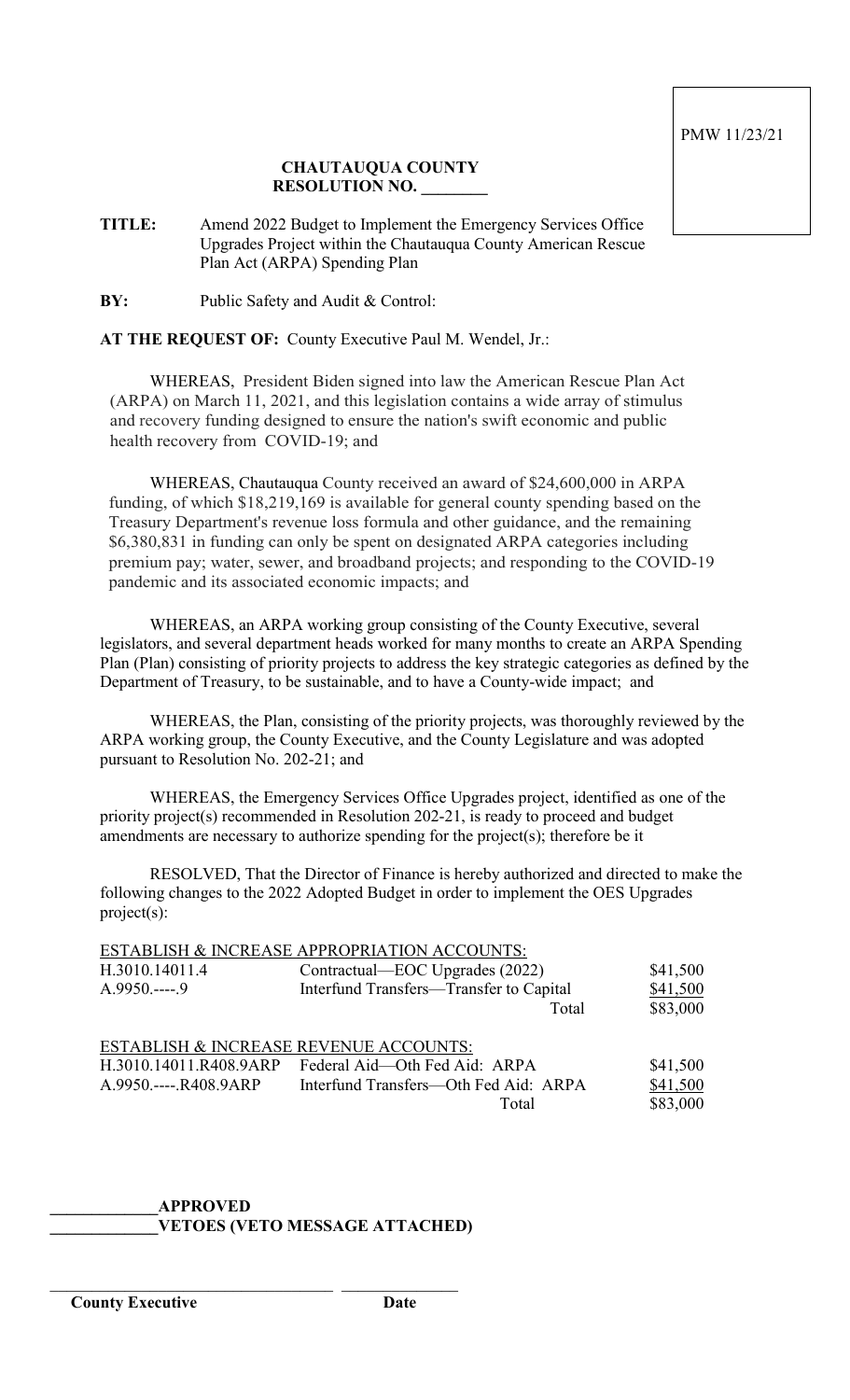### **CHAUTAUQUA COUNTY RESOLUTION NO. \_\_\_**\_\_\_\_**\_**

**TITLE:** Amend 2022 Budget to Implement the Office of Emergency Services (OES) Emergency Medical Service (EMS) Gear Project within the Chautauqua County American Rescue Plan Act (ARPA) Spending Plan

**BY:** Public Safety and Audit & Control:

**AT THE REQUEST OF:** County Executive Paul M. Wendel, Jr.:

WHEREAS, President Biden signed into law the American Rescue Plan Act (ARPA) on March 11, 2021, and this legislation contains a wide array of stimulus and recovery funding designed to ensure the nation's swift economic and public health recovery from COVID-19; and

WHEREAS, Chautauqua County received an award of \$24,600,000 in ARPA funding, of which \$18,219,169 is available for general county spending based on the Treasury Department's revenue loss formula and other guidance, and the remaining \$6,380,831 in funding can only be spent on designated ARPA categories including premium pay; water, sewer, and broadband projects; and responding to the COVID-19 pandemic and its associated economic impacts; and

WHEREAS, an ARPA working group consisting of the County Executive, several legislators, and several department heads worked for many months to create an ARPA Spending Plan (Plan) consisting of priority projects to address the key strategic categories as defined by the Department of Treasury, to be sustainable, and to have a County-wide impact; and

WHEREAS, the Plan, consisting of the priority projects, was thoroughly reviewed by the ARPA working group, the County Executive, and the County Legislature and was adopted pursuant to Resolution No. 202-21; and

WHEREAS, the OES EMS Gear project, identified as one of the priority projects recommended in Resolution 202-21, is ready to proceed and budget amendments are necessary to authorize spending for the projects; therefore be it

RESOLVED, That the Director of Finance is hereby authorized and directed to make the following changes to the 2022 Adopted Budget in order to implement the OES EMS Gear projects:

| <b>INCREASE APPROPRIATION ACCOUNT:</b> |                                       |           |
|----------------------------------------|---------------------------------------|-----------|
| A.3989.EMS.2                           | Equipment—Emergency Medical Service,  |           |
|                                        | Fly Car & Ambulance Services          | \$121,200 |
|                                        | ESTABLISH & INCREASE REVENUE ACCOUNT: |           |
| A.3989.EMS.R408.9ARP                   | Federal Aid—Oth Fed Aid: ARPA         | \$121,200 |

**\_\_\_\_\_\_\_\_\_\_\_\_\_APPROVED \_\_\_\_\_\_\_\_\_\_\_\_\_VETOES (VETO MESSAGE ATTACHED)**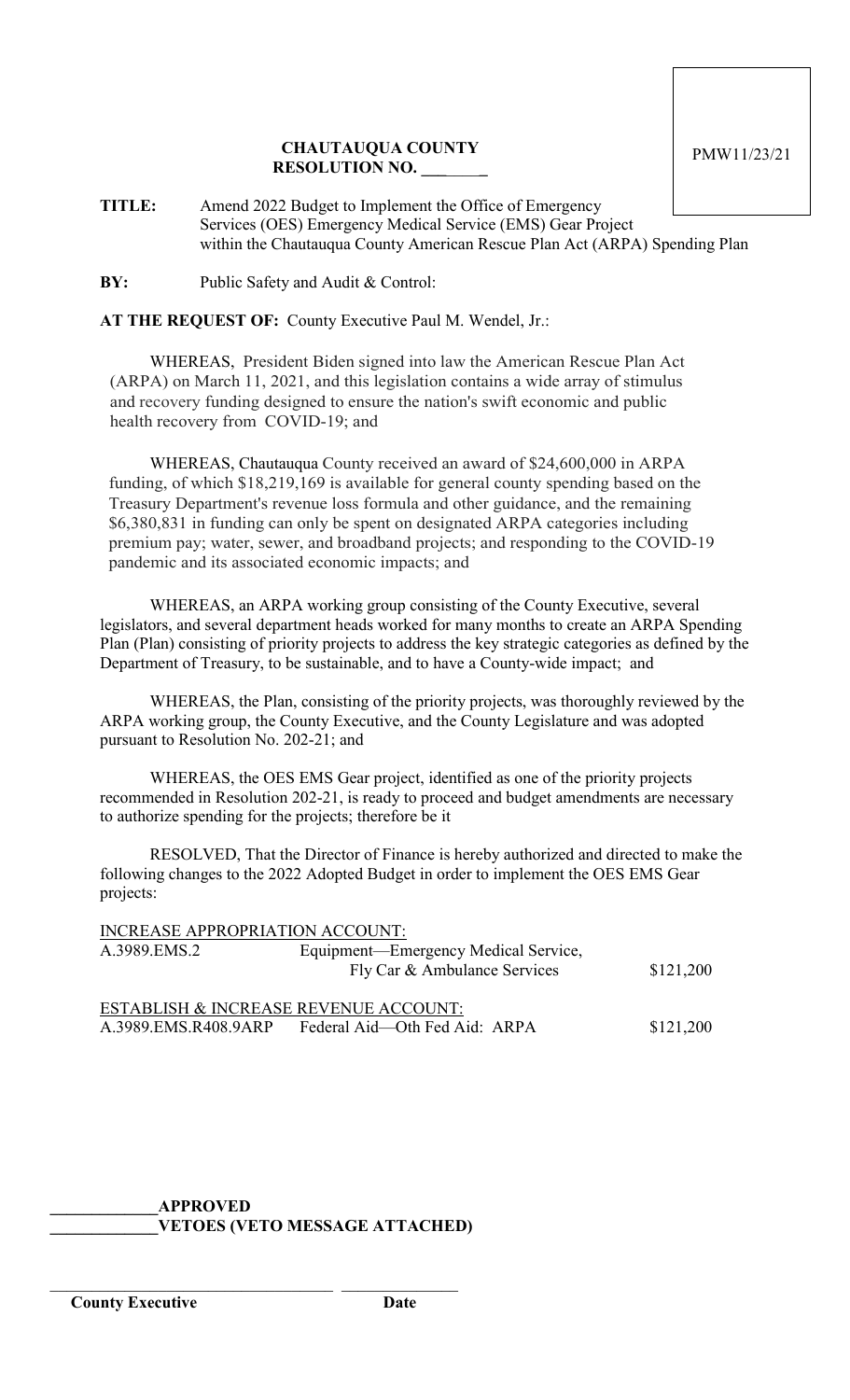## **CHAUTAUQUA COUNTY RESOLUTION NO. \_\_\_\_\_\_\_\_**

**TITLE:** Amend 2022 Budget to Implement the Office of Emergency Services Dive Boat Project within the Chautauqua County American Rescue Plan Act (ARPA) Spending Plan

**BY:** Public Safety and Audit & Control:

**AT THE REQUEST OF:** County Executive Paul M. Wendel, Jr.:

WHEREAS, President Biden signed into law the American Rescue Plan Act (ARPA) on March 11, 2021, and this legislation contains a wide array of stimulus and recovery funding designed to ensure the nation's swift economic and public health recovery from COVID-19; and

WHEREAS, Chautauqua County received an award of \$24,600,000 in ARPA funding, of which \$18,219,169 is available for general county spending based on the Treasury Department's revenue loss formula and other guidance, and the remaining \$6,380,831 in funding can only be spent on designated ARPA categories including premium pay; water, sewer, and broadband projects; and responding to the COVID-19 pandemic and its associated economic impacts; and

WHEREAS, an ARPA working group consisting of the County Executive, several legislators, and several department heads worked for many months to create an ARPA Spending Plan (Plan) consisting of priority projects to address the key strategic categories as defined by the Department of Treasury, to be sustainable, and to have a County-wide impact; and

WHEREAS, the Plan, consisting of the priority projects, was thoroughly reviewed by the ARPA working group, the County Executive, and the County Legislature and was adopted pursuant to Resolution No. 202-21; and

WHEREAS, the OES Dive Boat project(s), identified as one (or more) of the priority project(s) recommended in Resolution 202-21, is ready to proceed and budget amendments are necessary to authorize spending for the project(s); therefore be it

RESOLVED, That the Director of Finance is hereby authorized and directed to make the following changes to the 2022 Adopted Budget in order to implement the OES Dive Boat project(s):

| ESTABLISH & INCREASE APPROPRIATION ACCOUNTS: |                             |  |  |  |
|----------------------------------------------|-----------------------------|--|--|--|
| <del>. .</del>                               | $\sim$ $\sim$ $\sim$ $\sim$ |  |  |  |

| H.3010.14010.4                         | Contractual—Emergency Services,         |           |
|----------------------------------------|-----------------------------------------|-----------|
|                                        | Dive Boat $(2022)$                      | \$135,000 |
| $A.9950---9$                           | Interfund Transfers-Transfer to Capital | \$135,000 |
|                                        | Total                                   | \$270,000 |
|                                        |                                         |           |
| ESTABLISH & INCREASE REVENUE ACCOUNTS: |                                         |           |
| H.3010.14010.R408.9ARP                 | Federal Aid—Oth Fed Aid: ARPA           | \$135,000 |
| A.9950.----.R408.9ARP                  | Interfund Transfers—Oth Fed Aid: ARPA   | \$135,000 |
|                                        | Total                                   | \$270,000 |
|                                        |                                         |           |

#### **\_\_\_\_\_\_\_\_\_\_\_\_\_APPROVED \_\_\_\_\_\_\_\_\_\_\_\_\_VETOES (VETO MESSAGE ATTACHED)**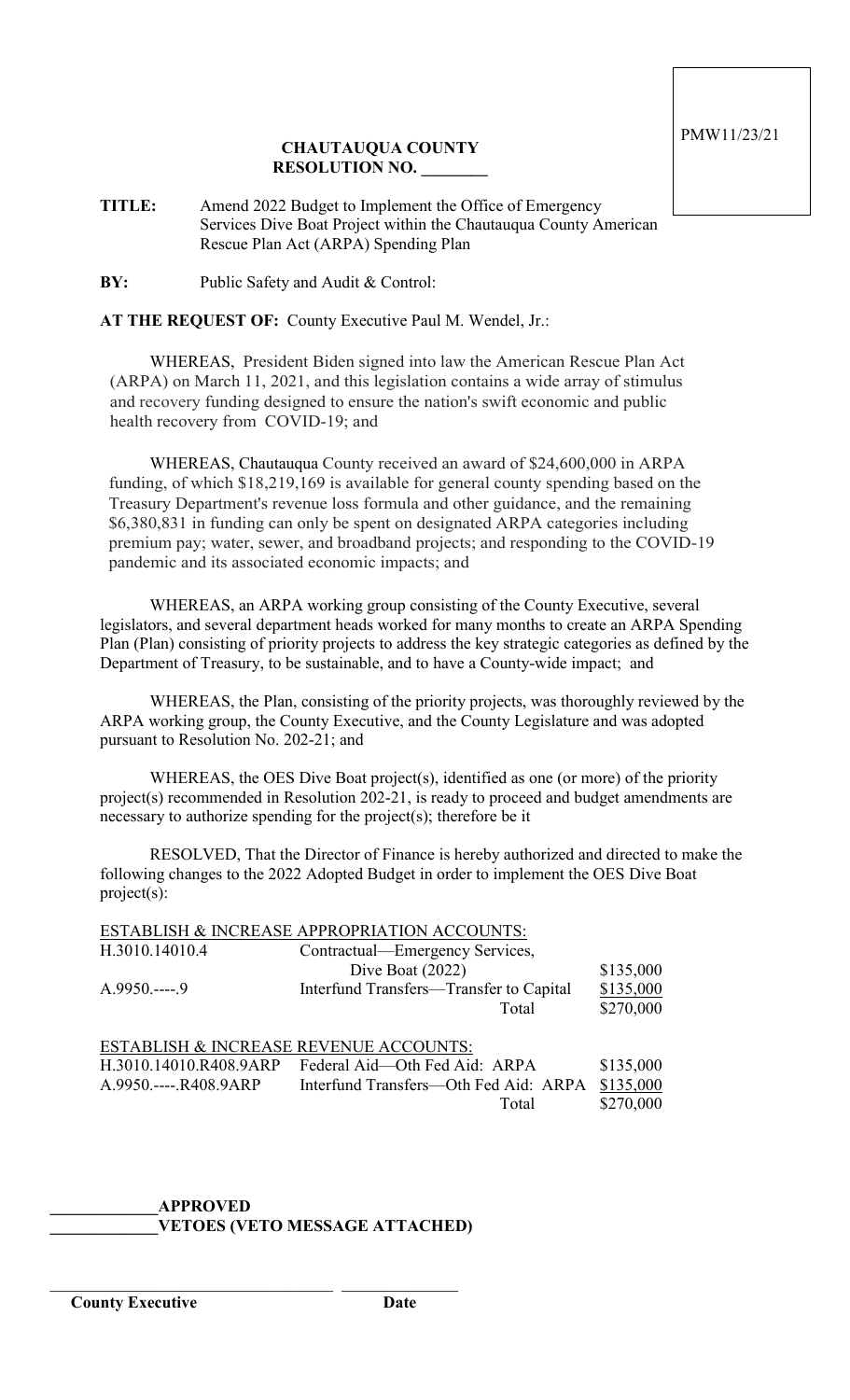## **CHAUTAUQUA COUNTY RESOLUTION NO. \_\_\_\_\_\_\_**

**TITLE:** Amend 2022 Budget to Implement the Emergency Services Paving Project within the Chautauqua County American Rescue Plan Act (ARPA) Spending Plan

**BY:** Public Safety and Audit & Control Committees:

**AT THE REQUEST OF:** County Executive Paul M. Wendel, Jr.:

WHEREAS, President Biden signed into law the American Rescue Plan Act (ARPA) on March 11, 2021, and this legislation contains a wide array of stimulus and recovery funding designed to ensure the nation's swift economic and public health recovery from COVID-19; and

WHEREAS, Chautauqua County received an award of \$24,600,000 in ARPA funding, of which \$18,219,169 is available for general county spending based on the Treasury Department's revenue loss formula and other guidance, and the remaining \$6,380,831 in funding can only be spent on designated ARPA categories including premium pay; water, sewer, and broadband projects; and responding to the COVID-19 pandemic and its associated economic impacts; and

WHEREAS, an ARPA working group consisting of the County Executive, several legislators, and several department heads worked for many months to create an ARPA Spending Plan (Plan) consisting of priority projects to address the key strategic categories as defined by the Department of Treasury, to be sustainable, and to have a County-wide impact; and

WHEREAS, the Plan, consisting of the priority projects, was thoroughly reviewed by the ARPA working group, the County Executive, and the County Legislature and was adopted pursuant to Resolution No. 202-21; and

WHEREAS, the Emergency Services Paving Project, identified as one of the priority projects recommended in Resolution 202-21, is ready to proceed and budget amendments are necessary to authorize spending for the projects; therefore be it

RESOLVED, That the Director of Finance is hereby authorized and directed to make the following changes to the 2022 Adopted Budget in order to implement the Emergency Services Paving Project:

| ESTABLISH & INCREASE APPROPRIATION ACCOUNTS:                    |                                                                                                        |                                     |  |  |  |
|-----------------------------------------------------------------|--------------------------------------------------------------------------------------------------------|-------------------------------------|--|--|--|
| H.3010.14012.4                                                  | Contractual—Paving (2022)                                                                              | \$250,000                           |  |  |  |
| $A.9950---9$                                                    | Interfund Transfers-Transfer to Capital                                                                | \$250,000                           |  |  |  |
|                                                                 | Total                                                                                                  | \$500,000                           |  |  |  |
| ESTABLISH & INCREASE REVENUE ACCOUNTS:<br>A.9950.----.R408.9ARP | H.3010.14012.R408.9ARP Federal Aid—Oth Fed Aid: ARPA<br>Interfund Transfers—Oth Fed Aid: ARPA<br>Total | \$250,000<br>\$250,000<br>\$500,000 |  |  |  |

#### **\_\_\_\_\_\_\_\_\_\_\_\_\_APPROVED \_\_\_\_\_\_\_\_\_\_\_\_\_VETOES (VETO MESSAGE ATTACHED)**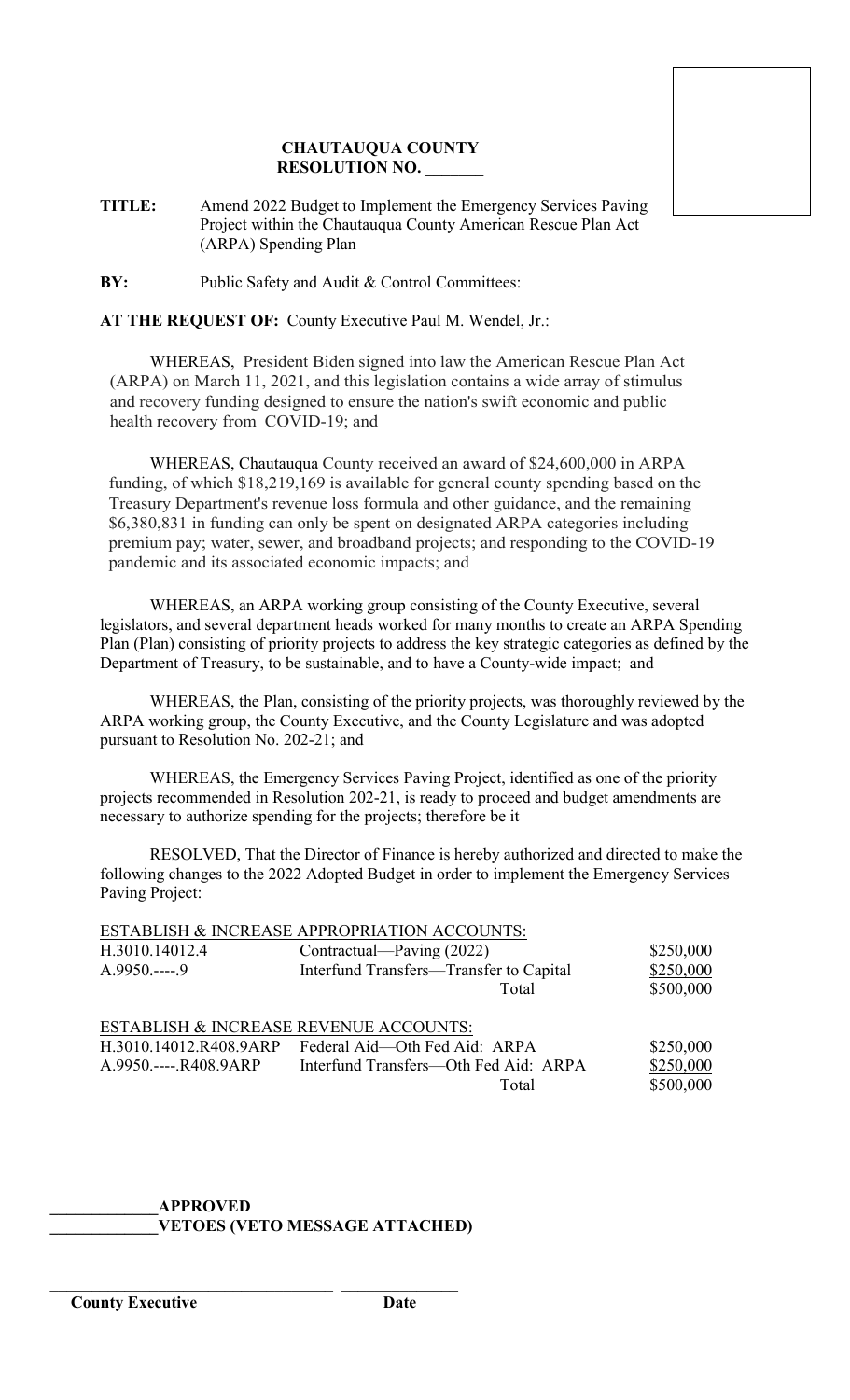## **CHAUTAUQUA COUNTY RESOLUTION NO. \_\_\_\_\_\_\_**

**TITLE:** Amend 2022 Budget to Implement the Office of Emergency Services (OES) Communications Project within the Chautauqua County American Rescue Plan Act (ARPA) Spending Plan

**BY:** Public Safety and Audit & Control Committees:

**AT THE REQUEST OF:** County Executive Paul M. Wendel, Jr.:

WHEREAS, President Biden signed into law the American Rescue Plan Act (ARPA) on March 11, 2021, and this legislation contains a wide array of stimulus and recovery funding designed to ensure the nation's swift economic and public health recovery from COVID-19; and

WHEREAS, Chautauqua County received an award of \$24,600,000 in ARPA funding, of which \$18,219,169 is available for general county spending based on the Treasury Department's revenue loss formula and other guidance, and the remaining \$6,380,831 in funding can only be spent on designated ARPA categories including premium pay; water, sewer, and broadband projects; and responding to the COVID-19 pandemic and its associated economic impacts; and

WHEREAS, an ARPA working group consisting of the County Executive, several legislators, and several department heads worked for many months to create an ARPA Spending Plan (Plan) consisting of priority projects to address the key strategic categories as defined by the Department of Treasury, to be sustainable, and to have a County-wide impact; and

WHEREAS, the Plan, consisting of the priority projects, was thoroughly reviewed by the ARPA working group, the County Executive, and the County Legislature and was adopted pursuant to Resolution No. 202-21; and

WHEREAS, the Communication project, identified as one of the priority projects recommended in Resolution 202-21, is ready to proceed and budget amendments are necessary to authorize spending for the project; therefore be it

RESOLVED, That the Director of Finance is hereby authorized and directed to make the following changes to the 2022 Adopted Budget in order to implement the Communications project:

| ESTABLISH & INCREASE APPROPRIATION ACCOUNTS: |                                            |           |
|----------------------------------------------|--------------------------------------------|-----------|
| H.3010.XXXXX.4                               | Contractual—Emergency Services,            |           |
|                                              | Communications (2022)                      | \$175,000 |
| $A.9950---9$                                 | Interfund Transfers----Transfer to Capital | \$175,000 |
|                                              | Total                                      | \$350,000 |
|                                              |                                            |           |
| ESTABLISH & INCREASE REVENUE ACCOUNTS:       |                                            |           |
| H.3010.XXXXX.R408.9ARP                       | Federal Aid-Oth Fed Aid: ARPA              | \$175,000 |
| A.9950.----.R408.9ARP                        | Interfund Transfers - Oth Fed Aid: ARPA    | \$175,000 |
|                                              | Total                                      | \$350,000 |

# **\_\_\_\_\_\_\_\_\_\_\_\_\_APPROVED \_\_\_\_\_\_\_\_\_\_\_\_\_VETOES (VETO MESSAGE ATTACHED)**

\_\_\_\_\_\_\_\_\_\_\_\_\_\_\_\_\_\_\_\_\_\_\_\_\_\_\_\_\_\_\_\_\_\_ \_\_\_\_\_\_\_\_\_\_\_\_\_\_

**PMW 11/18/21**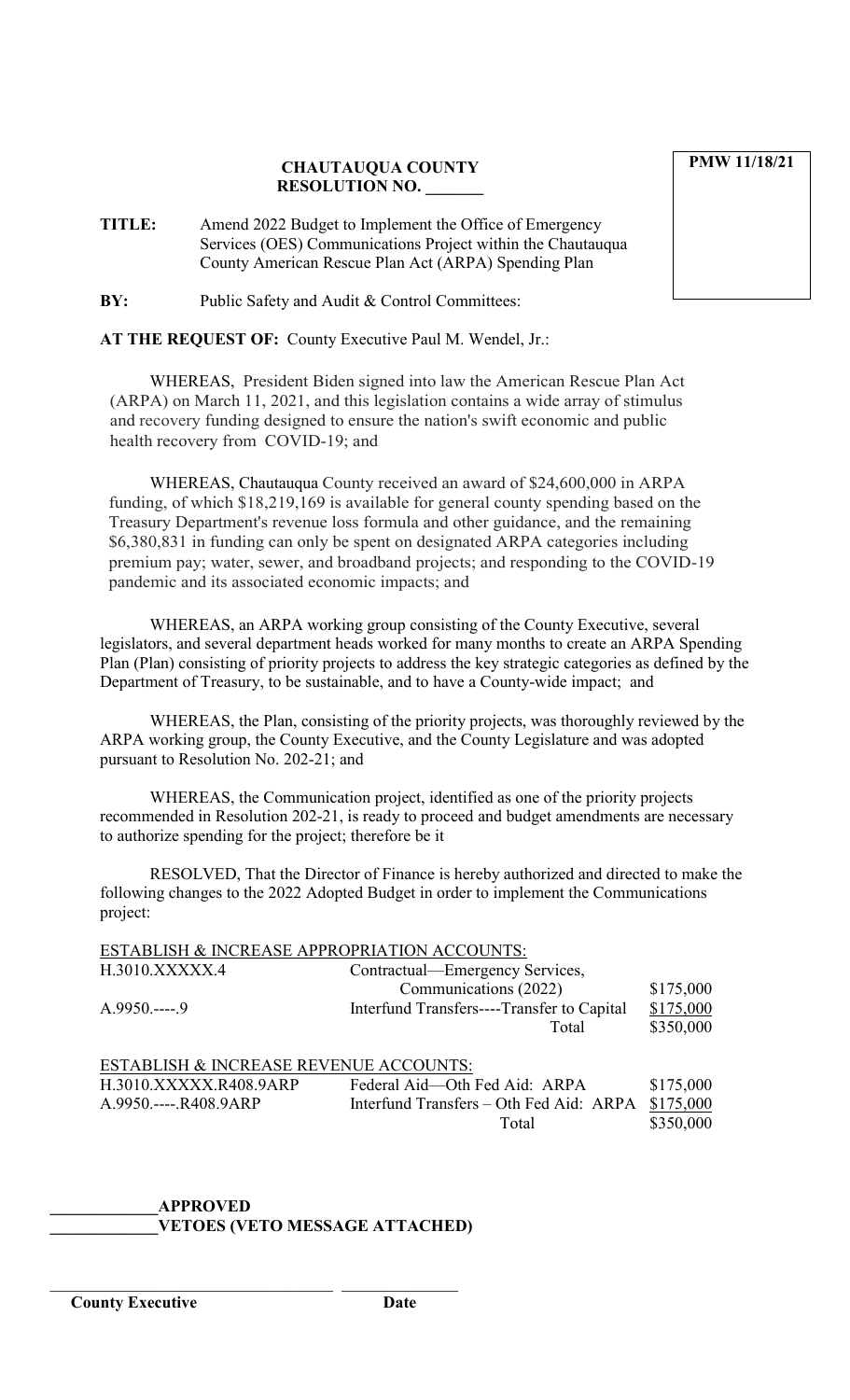**TITLE:** Authorize Acceptance of 2022 Crimes Against Revenue Program ("CARP") Funds

**BY:** Public Safety and Audit & Control Committees:

**AT THE REQUEST OF:** County Executive Paul M. Wendel, Jr.:

WHEREAS, the District Attorney's Office has been awarded a grant in the amount of \$65,000.00 from the New York State Department of Taxation and Finance ("DTF") pursuant to its Crimes Against Revenue Program ("CARP") for the period of January 1, 2022 through December 31, 2022; and

WHEREAS, such funds are to be utilized to develop and implement effective enforcement strategy ("strategic plan") in collaboration with the New York State DTF and other governmental agencies as appropriate, in order to detect, investigate, prosecute and deter revenue crimes; and

WHEREAS, the CARP funds are managed by the New York State Division of Criminal Justice Services (DJCS); and

WHEREAS, these funds have already been included in the 2022 Adopted Budget; therefore be it

RESOLVED, That the County of Chautauqua accepts this New York State grant to provide additional resources to the Office of the District Attorney to detect, investigate, prosecute, and deter revenue crime; and therefore be it further

RESOLVED, That the County Executive be and hereby is authorized and directed to execute necessary agreements with the State of New York DCJS to obtain these funds; and therefore be it further

RESOLVED, That any staff positions created and funded pursuant to this State program will not be continued if said program is abolished.

#### **\_\_\_\_\_\_\_\_\_\_\_\_\_APPROVED \_\_\_\_\_\_\_\_\_\_\_\_\_VETOES (VETO MESSAGE ATTACHED)**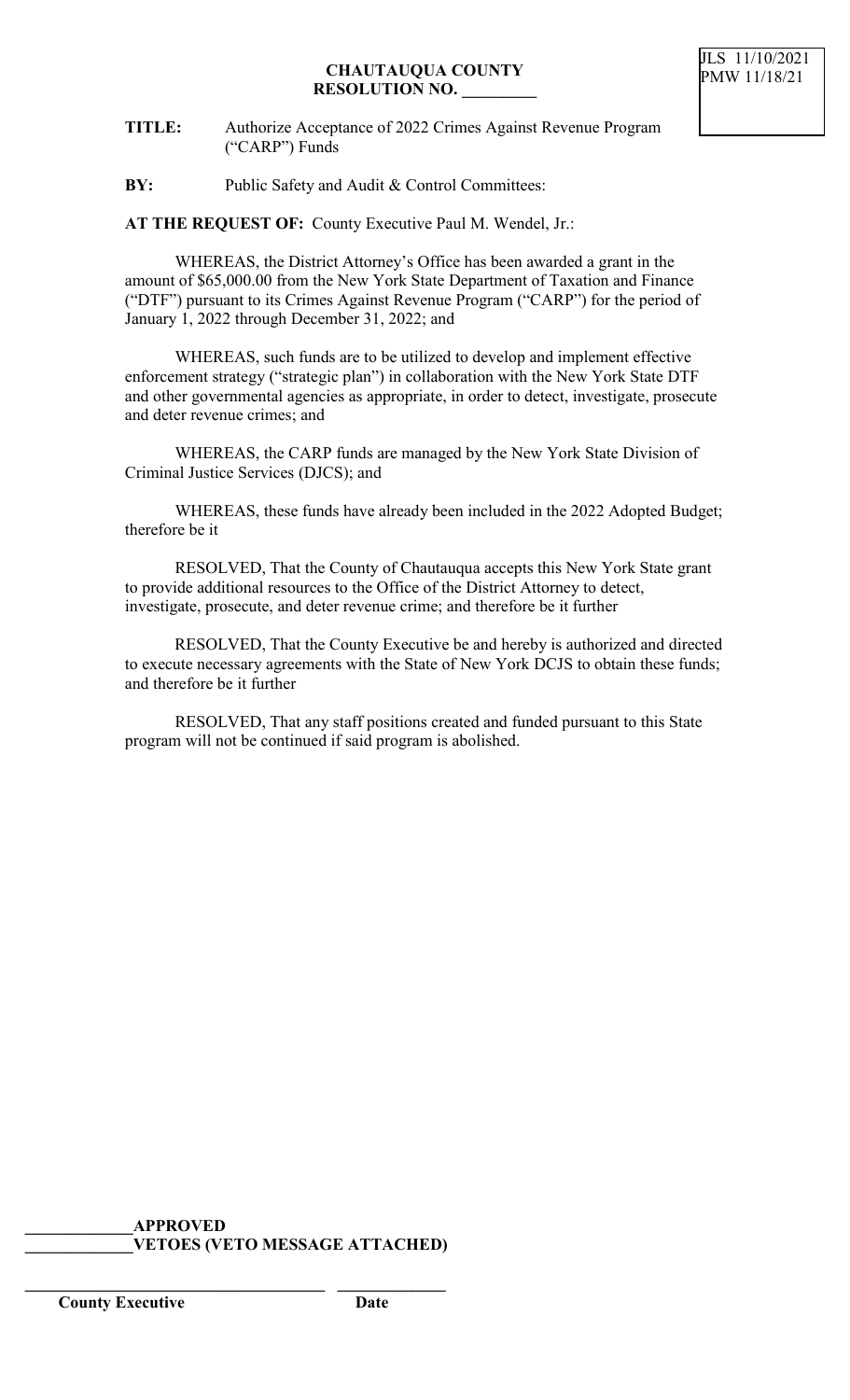### **CHAUTAUQUA COUNTY RESOLUTION NO. \_\_\_\_\_\_\_**

**TITLE:** Amend 2022 Budget to Implement the District Attorney Office Expansion Project in the Chautauqua County American Rescue Plan Act (ARPA) Spending Plan

**BY:** Public Safety and Audit & Control Committees:

### **AT THE REQUEST OF:** County Executive Paul M. Wendel, Jr.:

WHEREAS, President Biden signed into law the American Rescue Plan Act (ARPA) on March 11, 2021, and this legislation contains a wide array of stimulus and recovery funding designed to ensure the nation's swift economic and public health recovery from COVID-19; and

WHEREAS, Chautauqua County received an award of \$24,600,000 in ARPA funding, of which \$18,219,169 is available for general county spending based on the Treasury Department's revenue loss formula and other guidance, and the remaining \$6,380,831 in funding can only be spent on designated ARPA categories including premium pay; water, sewer, and broadband projects; and responding to the COVID-19 pandemic and its associated economic impacts; and

WHEREAS, an ARPA working group consisting of the County Executive, several legislators, and several department heads worked for many months to create an ARPA Spending Plan (Plan) consisting of priority projects to address the key strategic categories as defined by the Department of Treasury, to be sustainable, and to have a County-wide impact; and

WHEREAS, the Plan, consisting of the priority projects, was thoroughly reviewed by the ARPA working group, the County Executive, and the County Legislature and was adopted pursuant to Resolution No. 202-21; and

WHEREAS, the District Attorney Office Expansion is identified as one of the priority projects recommended in Resolution 202-21, has been reviewed and recommended by the Chautauqua County Planning Board, and budget amendments are necessary to authorize spending for the project; and

WHEREAS, the District Attorney Office Expansion project, including architecture, construction, equipment, and furniture will total \$70,000, with the cost broken down into the following categories: \$5,000 architecture, \$20,000 construction, \$13,000 equipment, and \$32,000 furniture; therefore be it

RESOLVED, That the Director of Finance is hereby authorized and directed to make the following changes to the 2022 Adopted Budget in order to implement the District Attorney Office Expansion project:

|                | ESTABLISH & INCREASE APPROPRIATION ACCOUNTS:          |           |
|----------------|-------------------------------------------------------|-----------|
| H.1165.03001.4 | Contractual—District Attorney Office Expansion (2022) | \$ 70,000 |
| $A.9950$ 9     | Interfund Transfers----Transfer to Capital            | \$ 70,000 |
|                | Total                                                 | \$140,000 |

### **\_\_\_\_\_\_\_\_\_\_\_\_\_APPROVED \_\_\_\_\_\_\_\_\_\_\_\_\_VETOES (VETO MESSAGE ATTACHED)**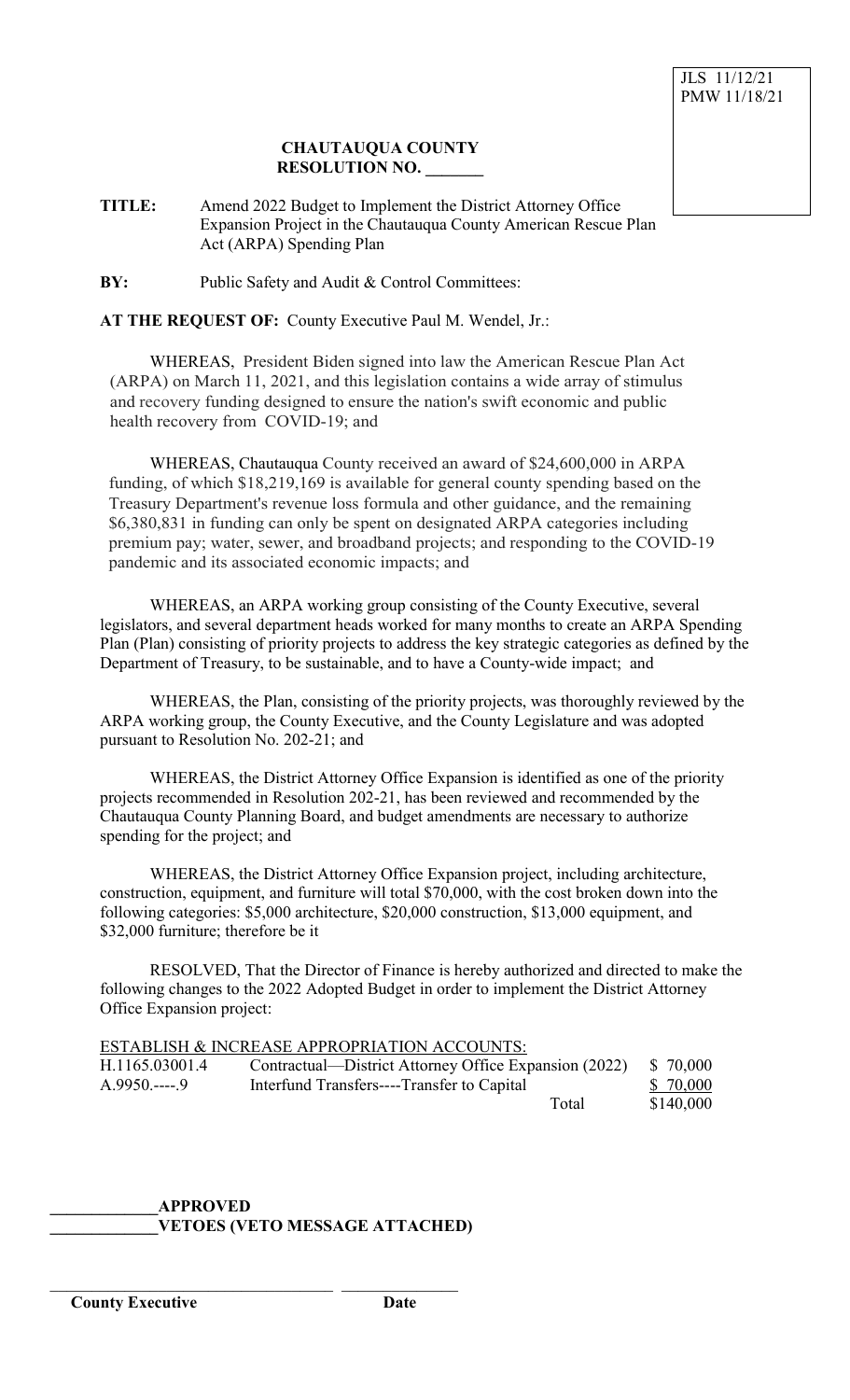ESTABLISH & INCREASE REVENUE ACCOUNTS:<br>H.1165.03001.R503.1000 Interfund Transfers - Inter H.1165.03001.R503.1000 Interfund Transfers – Interfund Transfer \$ 70,000<br>A.9950.----.R408.9ARP Interfund Transfers – Oth Fed Aid: ARPA \$ 70,000 Interfund Transfers – Oth Fed Aid: ARPA Total  $\frac{9 + 6,000}{\$140,000}$ 

**\_\_\_\_\_\_\_\_\_\_\_\_\_APPROVED \_\_\_\_\_\_\_\_\_\_\_\_\_VETOES (VETO MESSAGE ATTACHED)**